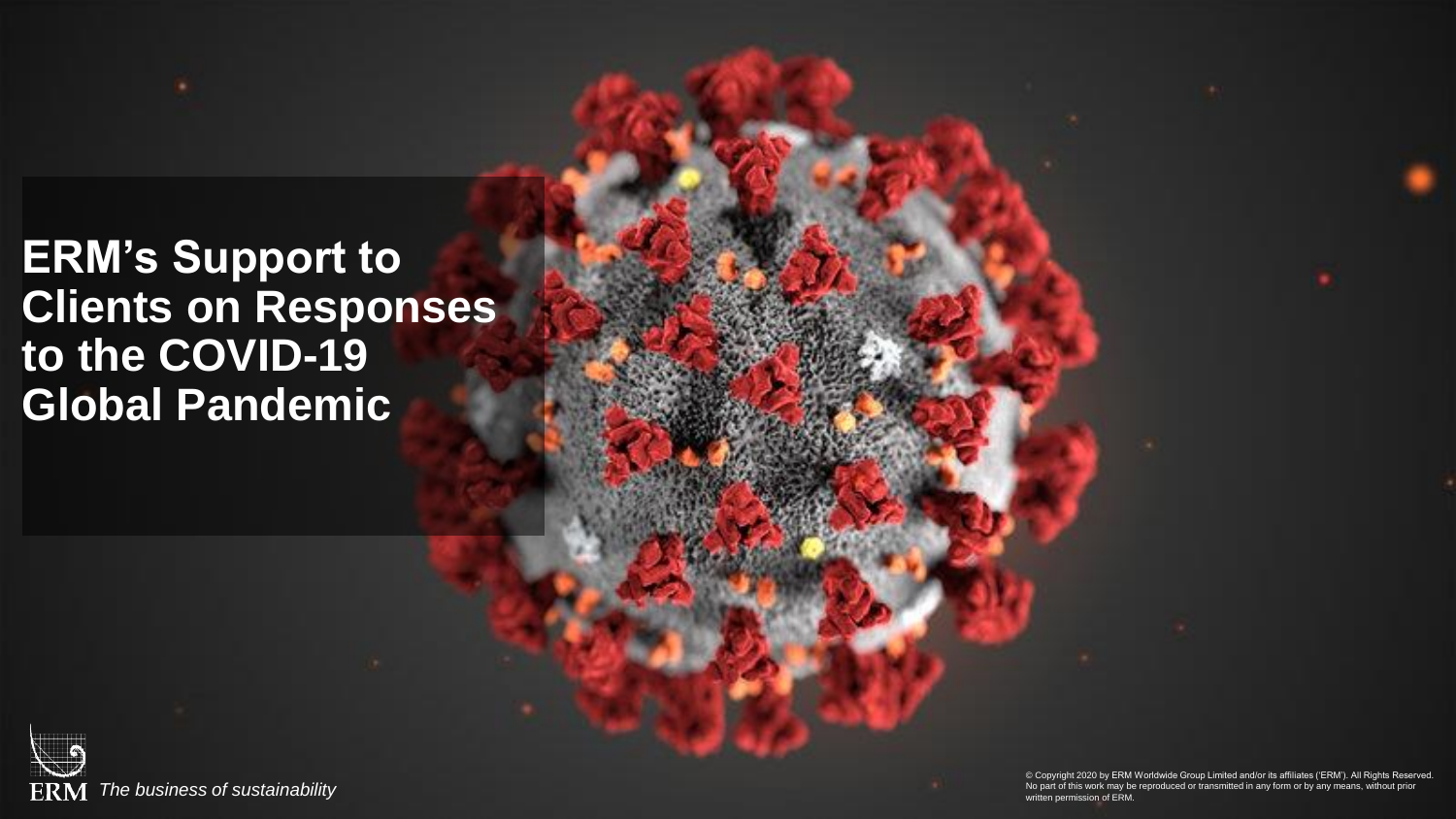# **ERM: The world's largest pure play environmental, health and safety, risk and sustainability consultancy**



#### **History**

Leading sustainability consultancy providing environment, social and governance services for 40+ years to global corporate clients and the financial services industry

#### **People**

Unique blend of staff i.e. technical, strategy, commercial and financial experience



#### **Integrated Solutions**

ERM brings multiple disciplines together with a deep understanding of financial and operational impacts for improved business performance across the client's value chain.



#### **Experience**

For over 45 years, ERM has been encouraging its clients to move beyond traditional compliance and corrective programs so that they can maximize the return on their investments in safety - to safeguard lives, protect assets and strengthen reputation

#### **The ERM Foundation**



The ERM Foundation harnesses the enthusiasm and expertise of ERM ERM staff to support environmental initiatives around the world. Employees raise funds and volunteer their time to provide technical and practical support for projects relating to carbon reduction, biodiversity and conservation, clean water and sanitation, and environmental education. ERM provides pro bono time and matching funds to support these activities

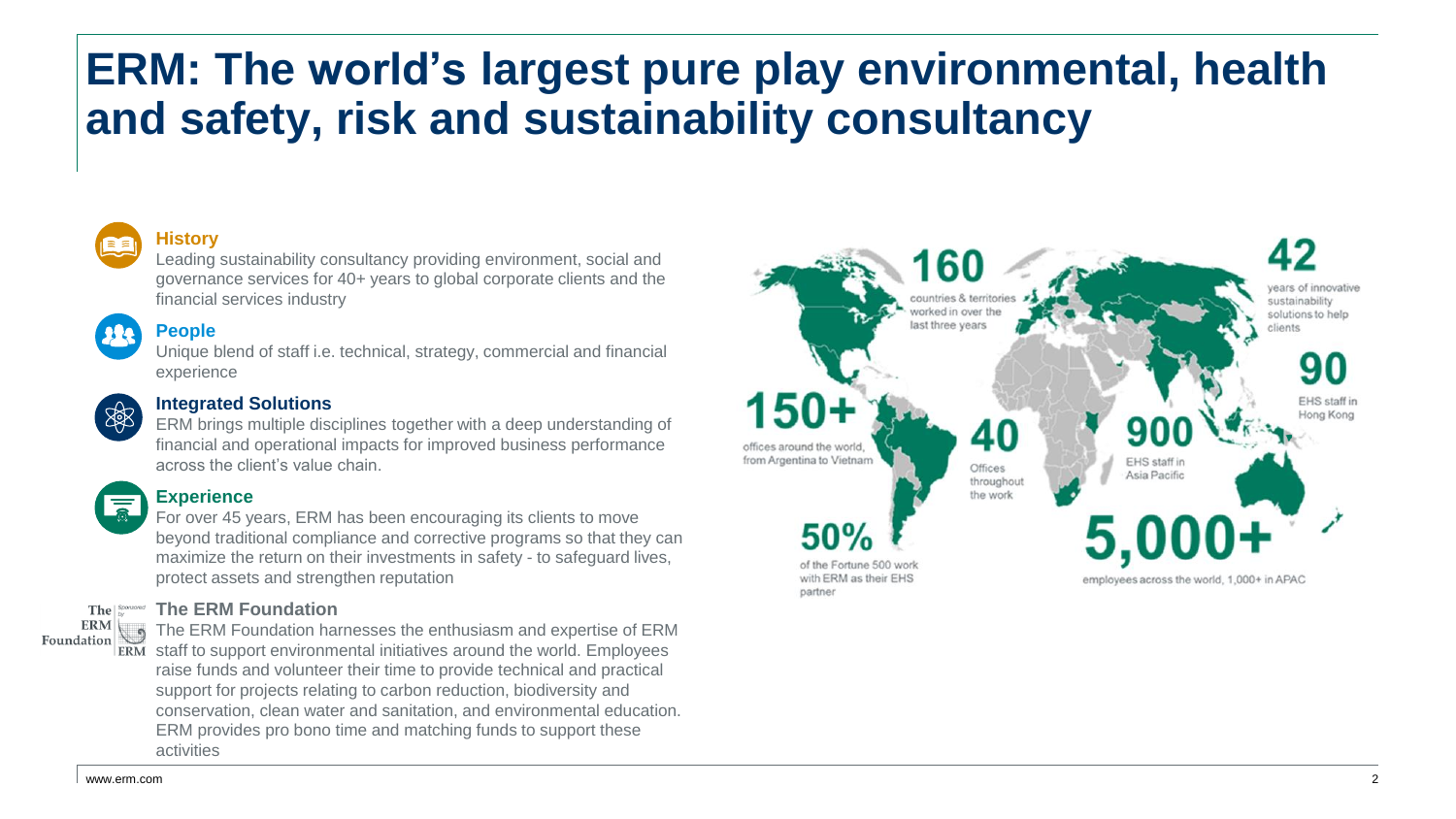# **ERM's Services: How we deliver value**

#### **Corporate Sustainability and Climate Change**

Partnering with leading organizations to address complex sustainability challenges, from climate change risk to human rights, by clarifying strategic direction, designing corporate programs, and enhancing transparency and the robustness of public disclosures.

# **Mergers & Acquisitions**

Helping clients mitigate environmental, social and governance (ESG) and sustainability risks to maximize and protect value throughout their investment lifecycle by delivering insight-driven, commercially-focused due diligence.

### **Capital Project Delivery**

Helping clients keep capital projects on schedule and on budget by mitigating environmental, safety, and social risks from conception to final investment decision, through operational handover and ongoing management.

### **Operational Performance**

Helping global organizations mitigate risk, grow revenues, and manage costs by optimizing and transforming EHS functions to connect deeply to operations, integrating data-driven approaches, and delivering managed services.

#### **EHS Management and Compliance** E

Working with every level in the organization to define, design, and deploy programs that achieve and sustain compliance, effectively manage EHS issues, and also control operational costs and reduce risks.

#### **Liability Portfolio Management and Remediation**

Managing risks through strategic approaches, digital applications and best-fit technical methods that identify, assess and manage environmental liabilities. Actively engage with clients to understand and respond to their specific and evolving needs and obligations through an end-to-end integration of site investigation, remediation, decommissioning and retirement.

## **Safety Services**

Encouraging clients to move beyond traditional compliance and corrective programs so that they can maximize the return on their investments in safety - to safeguard lives, protect assets and strengthen reputation.

# **Digital Services**

Helping business leaders achieve a step-change in EHS and sustainability performance through techenabled innovation. We deliver these business outcomes at pace and scale through the integration of our global network, exceptional subject matter expertise and deep digital capabilities.



Helping clients bring products to market safely, sustainably, and in compliance with global regulations, in a way that also meets their business goals and satisfies key stakeholders.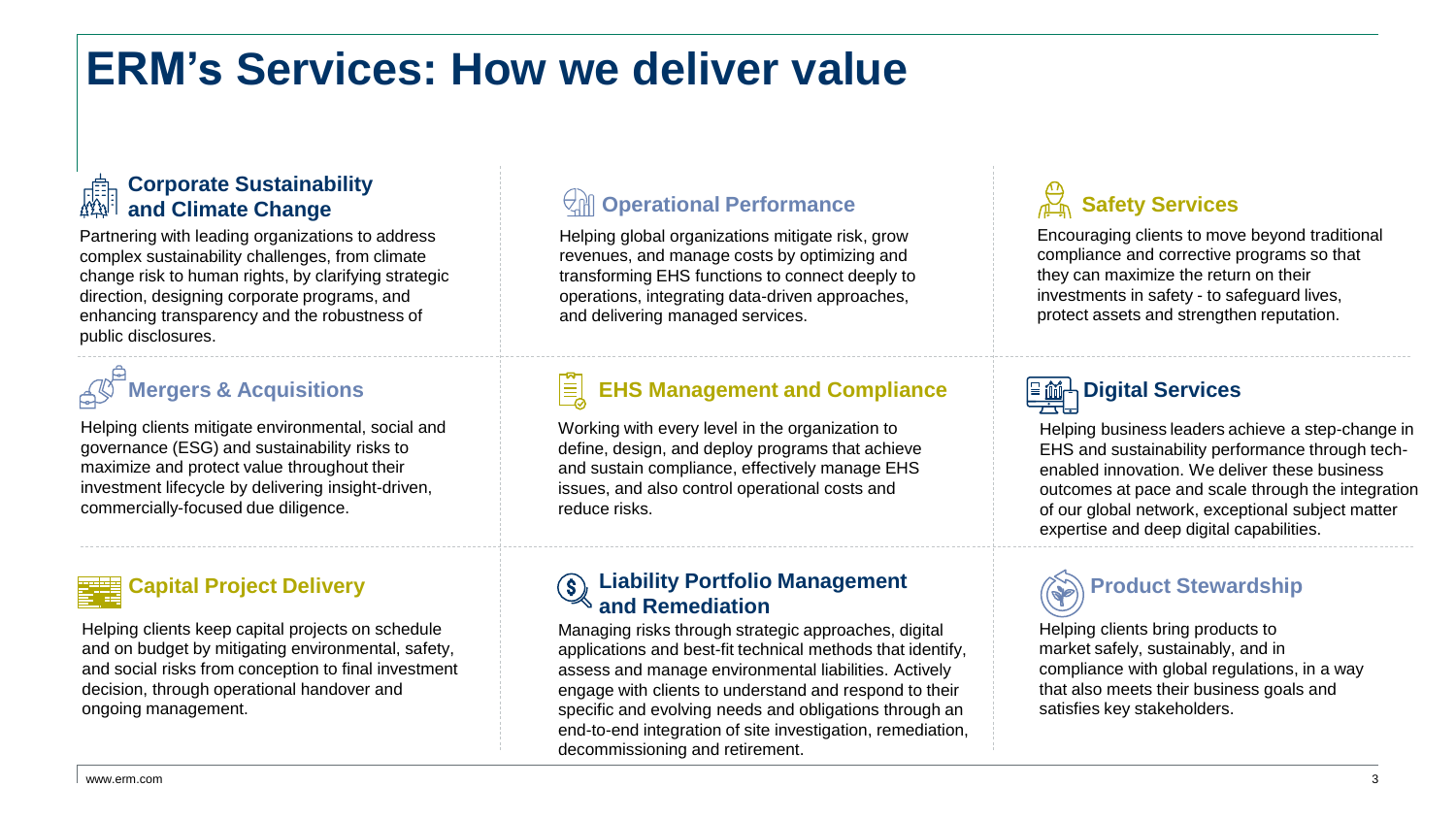# **Supporting clients on responses to the COVID-19 pandemic**

*ERM as part of your integrated team to respond to the COVID-19 crisis*



### **Protecting your employees | 2009 Protecting your business**

ERM consultants are supporting (and in some cases working in) crisis management teams to help minimize employee exposure. Our consultants are directly supporting:

 **Program Management** – developing corporate and business unit plans, establishing central repositories to track actions and deadlines and ensure a single source of guidance relating to employee health, safety and exposure risk.

**Employee Tracking & support** –

identifying and tracking employees who have been confirmed, suspected, or potentially at risk and developing and embedding consistent company processes to protect them; back to work guidance; developing and documenting workflows and tools; adhering to regulatory guidance relating to health, safety and facility entrance guidance and ongoing support with company-wide communications programs.



ERM consultants are working with group and business unit EHS and sustainability functions to help ensure that operations are continuing to work safely and without interruption.

- **Protecting Operations**  conducting enterprise-wide risk assessments with leadership teams, developing plans and tracking actions to enable safe and stable operations, co-designing and facilitating the development of site readiness and contingency plans, developing procedures and guidelines for the flow of employees, contractor and vendors at site, business unit and corporate level
- **EHS Support**  providing local in-country support to manage compliance with rapidly changing regulations and helping with *'business as usual EH*S' activities for overstretched EHS functions.



ERM consultants are helping clients to identify ways in which they can do their part to help customers, suppliers and local communities.

 **Engaging with suppliers and customers** on common processes, sharing tools, developing new approaches to the supply and delivery of service and products

 **Engaging with communities**  – to provide reassurance and expertise as needed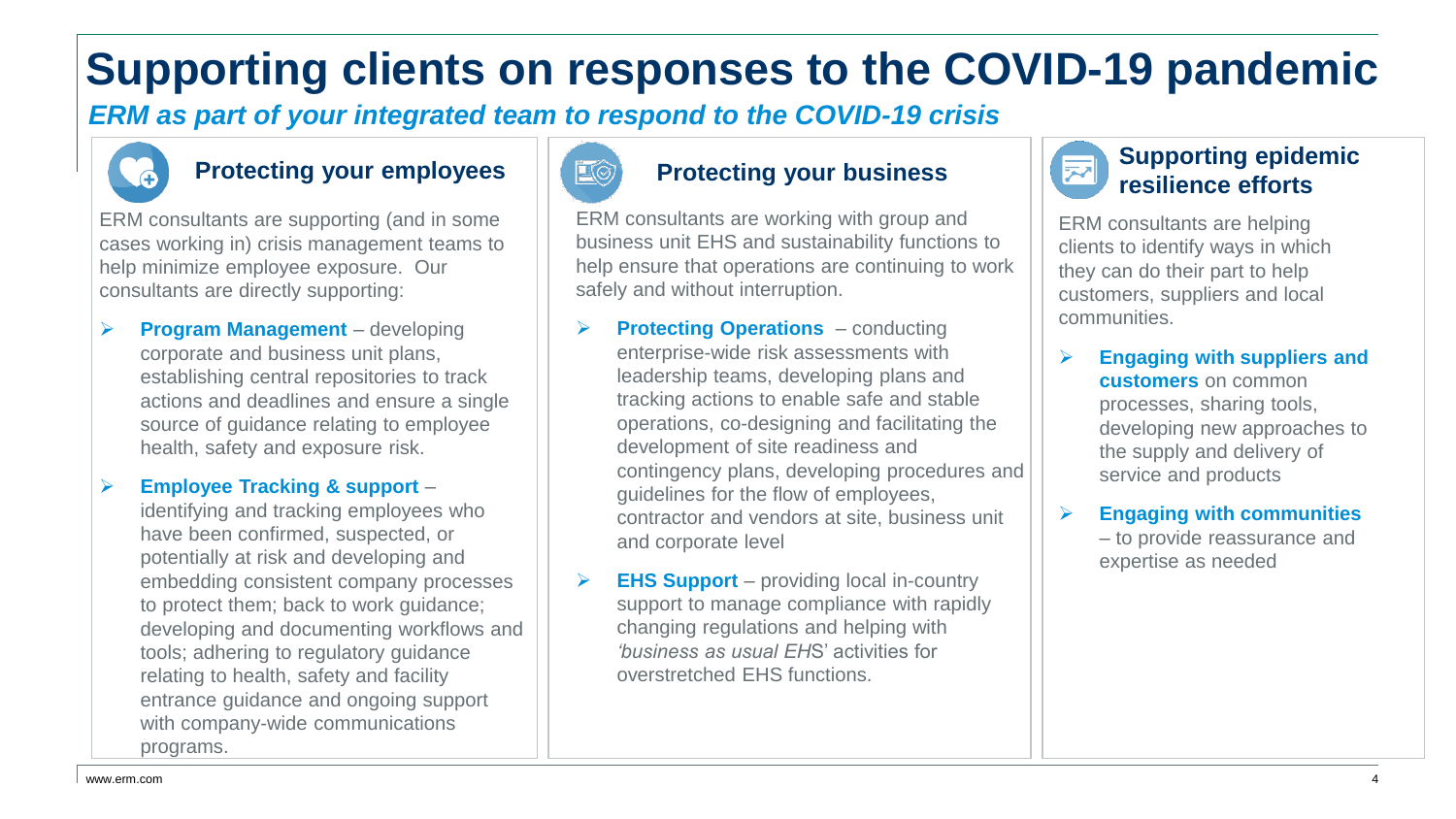# **Supporting clients dynamically in a rapidly changing situation** *ERM's skills and expertise are being deployed rapidly to serve many different client needs*

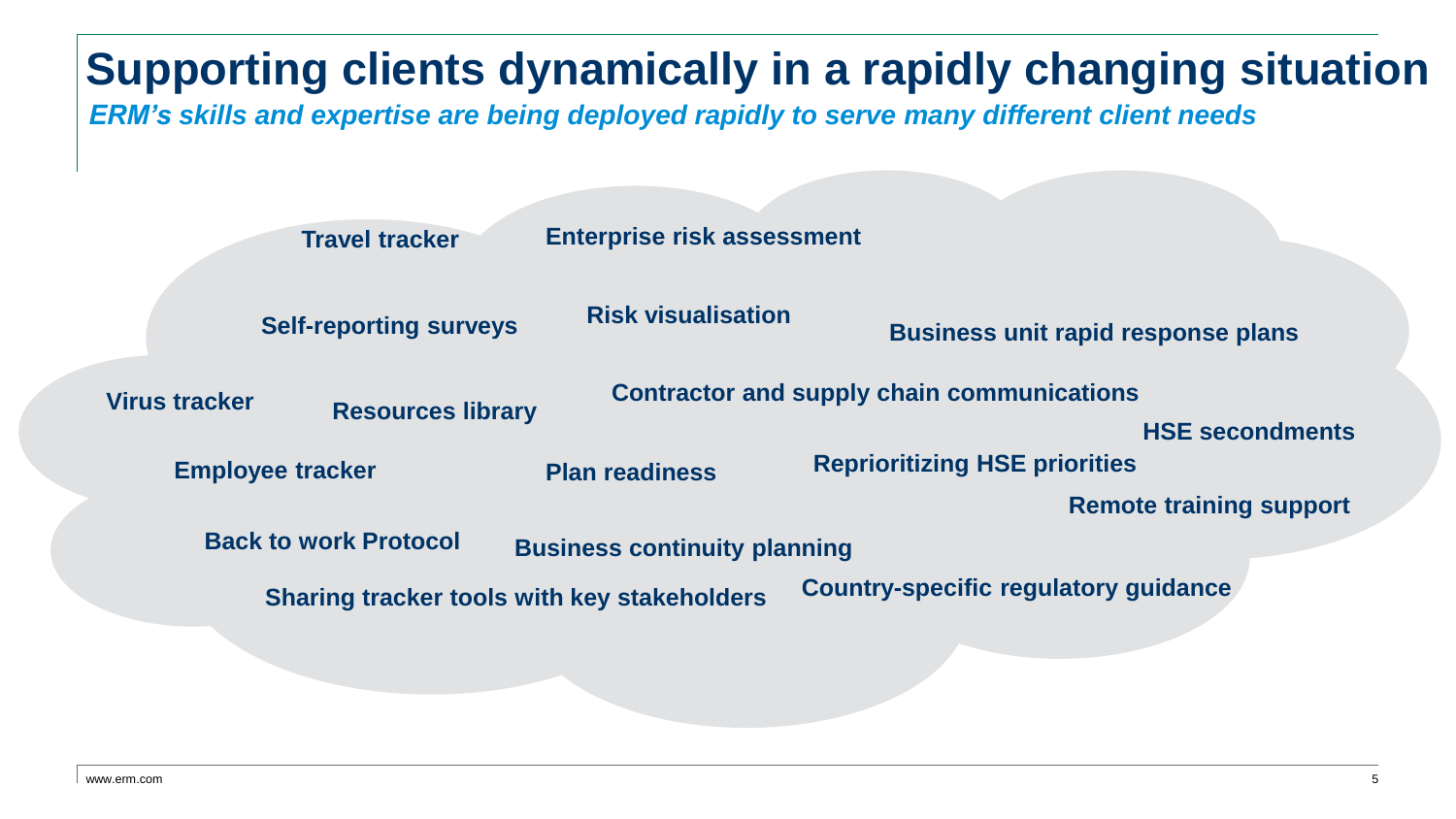### Case Study #1 **Fast turn-around support to corporate crisis team**



ERM consultants are working as part of an *integrated corporate crisis management team*  providing additional expertise and support in the form of business risk analysts, health and safety advisors, data analytics and visualization specialists, communication consultants and program managers

# **Protecting employees Protecting the**

**business**

#### **Supporting epidemic efforts**

| NA TanOO hu Dishi                 |                                                                        | CHINA Confermed Cases by Province 02/05                                                                                     |                                                   |                                                         |
|-----------------------------------|------------------------------------------------------------------------|-----------------------------------------------------------------------------------------------------------------------------|---------------------------------------------------|---------------------------------------------------------|
|                                   | <b>Blancaclaschild</b><br><b>Discount de factor</b><br><b>Briannon</b> | <b><i><u>ANCHAMETER</u></i></b>                                                                                             | <b>Attrivice</b>                                  | $^{(+)}$<br>۰                                           |
|                                   |                                                                        | diam'r.<br><b>SAMP</b><br><b><i><u>ACCOUNT</u></i></b><br>-<br><b>PARKERS</b><br>sea.<br><b>CONTRACTOR</b><br><b>b</b> ling | CHIAVA<br><b>PALLA AVAN</b><br><b>Bellinkrakt</b> | <b>REVENUE</b><br><b>Black</b><br><b>WE BELIEVE BAY</b> |
| test on                           | 111.00                                                                 |                                                                                                                             |                                                   | TITO WAS SOURCE FREE FAVOR DAYOR THE                    |
| NA Ceses<br><b>Business Corp.</b> | CHINA Recoveries                                                       | <b>B</b> onardo                                                                                                             | DIENA Douths<br>                                  | $\bullet$                                               |
|                                   | <b>We Carl York Case</b><br>$\sim$                                     | <b>Blue Immedia</b>                                                                                                         |                                                   | <b>Box</b> Lasts                                        |
|                                   | $-$                                                                    |                                                                                                                             |                                                   |                                                         |
|                                   | $\sim$                                                                 |                                                                                                                             |                                                   |                                                         |
|                                   | $\sim$                                                                 |                                                                                                                             |                                                   |                                                         |
|                                   | $\sim$                                                                 |                                                                                                                             |                                                   |                                                         |

- 1. Virus Tracker
- **Direct Employee Impact Tracking**
- 3. Contact Tracker
- 4. Travel Tracker
- Self Reporting Surveys and governance
- **Self Quarantine Guidance**
- 7. Communications, Library
- **Employee Sharepoint with** resources
- 9. PPE/Equipment requirements and inventory
- 10.Back to work protocol



- 1. Global Pandemic Response Plan
- 2. Risk Visualization (virus, population, operations)
- 3. Board, C-Suite, business operations risk reporting
- 4. Travel restrictions and advisories
- 5. Social Distancing Guidance
- 6. Contractor and Supply Chain Communications
- 7. Hot Zone identification and action workflow
- 8. Self Quarantine governance workflow
- 9. Plant Readiness Support and **Communications**
- 10.Looking at future concerns



- 1. Virus Tracker
- 2. Safety Equipment production and logistics
- 3. At risk communities needing additional support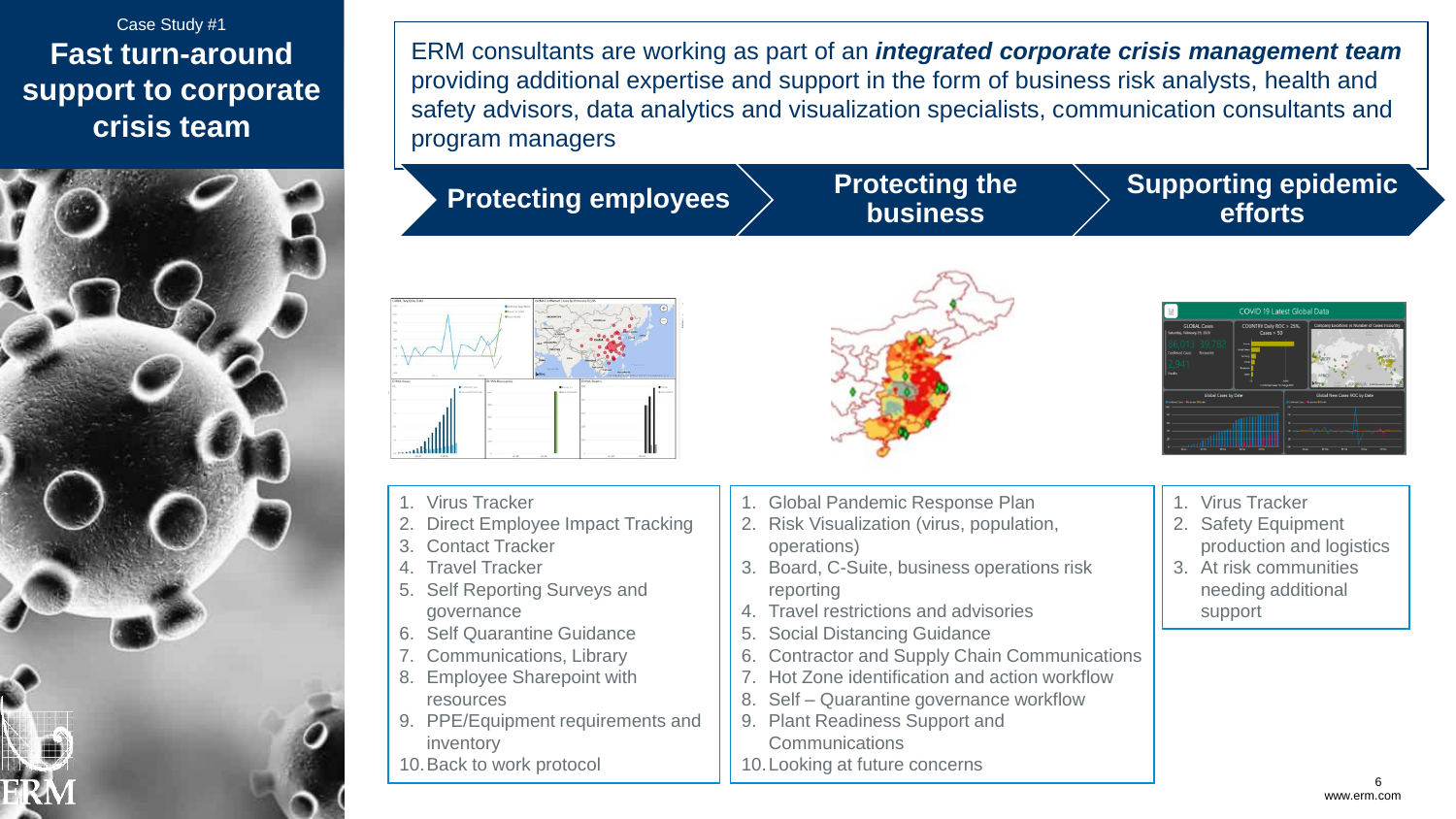### Case Study #2 **Accelerating COVID-19 response team delivery**



ERM consultants are seconded into a corporate COVID-19 response team to facilitate an enterprise wide risk assessment with C-suite executives and cross functional teams to develop plans and programs across the corporation. This work include the development of company-wide communications, company-wide action trigger plans and the tracking actions and responses across the organization.

### **Protecting Employees > Protecting the business**



- 1. Company-wide communications
- 2. Virus spread tracking tool
- 3. Travel tracker developed
- 4. Self reporting surveys initiated

| <b>Basis of Rating</b>                                                                                        | $E = \text{Range}$                                                                                                                                                   | $D$ - Unlikely                                                                                                                                                                           | $C - Poanible$                                                                                                                                                                                                 | $B - L$ ikely                                                                                                                                  | $A =$ Almost<br>Certain                                                                                                      |
|---------------------------------------------------------------------------------------------------------------|----------------------------------------------------------------------------------------------------------------------------------------------------------------------|------------------------------------------------------------------------------------------------------------------------------------------------------------------------------------------|----------------------------------------------------------------------------------------------------------------------------------------------------------------------------------------------------------------|------------------------------------------------------------------------------------------------------------------------------------------------|------------------------------------------------------------------------------------------------------------------------------|
| LIFETIME<br>OR.<br>PROJECT OR<br>TRIAL OR FIXED.<br><b>TIME PERIOD</b><br>OR.<br>NEW PROCESS /<br>PLANT / R&D | Unlikely to occur<br>during a lifetime.<br>OR.<br>Very unlikely to<br><b>OCCUP</b><br>O <sub>R</sub><br>No known<br>occurrences in<br>broader worldwide<br>industry. | Could occur about<br>once during a<br>lifetime<br>O <sub>R</sub><br>More likely NOT to<br>occur than to occur<br>OR<br>Has occurred at<br>least once in<br>broader worldwide<br>industry | Could occur more<br>than once during a<br>lifetime<br>OR.<br>As likely to occur as<br>not to occur<br>O <sub>R</sub><br>Has occurred at<br>least once in the<br>mining /<br>commodities<br>trading industries. | May occur about<br>once per year.<br>OR.<br>More likely to occur<br>than not occur.<br>OR.<br>Has occurred at<br>least once within<br>Glencore | May occur several.<br>times per year.<br>OR.<br>Expected to occur<br>or.<br>Has occurred<br>several times within<br>Glengore |
|                                                                                                               | <b>15 (M)</b>                                                                                                                                                        | <b>19 (H)</b>                                                                                                                                                                            | <b>22 00</b>                                                                                                                                                                                                   | 24 (11)                                                                                                                                        | <b>26 (H)</b>                                                                                                                |
|                                                                                                               | <b>10 (M)</b>                                                                                                                                                        | <b>14 (M)</b>                                                                                                                                                                            | <b>48 (H)</b>                                                                                                                                                                                                  | 21 (H)                                                                                                                                         | 23 (FD)                                                                                                                      |
|                                                                                                               | 6(1)                                                                                                                                                                 | 9(50)                                                                                                                                                                                    | <b>13 (M)</b>                                                                                                                                                                                                  | <b>47 00</b>                                                                                                                                   | <b>20 (H)</b>                                                                                                                |
|                                                                                                               | 3.013                                                                                                                                                                | <b>600</b>                                                                                                                                                                               | <b>8 (M)</b>                                                                                                                                                                                                   | 12 (M)                                                                                                                                         | <b>16 (M)</b>                                                                                                                |
|                                                                                                               | $1$ $(1)$                                                                                                                                                            | 2(1)                                                                                                                                                                                     | 4(1)                                                                                                                                                                                                           | $7$ $(m)$                                                                                                                                      | <b>11 (M)</b>                                                                                                                |

Enterprise-wide cross functional risk assessment

- 2. Developed the global and divisional business continuity plans
- 3. Developed action trigger plans for corporate and offices
- 4. Supporting the close out of actions on the corporate risk register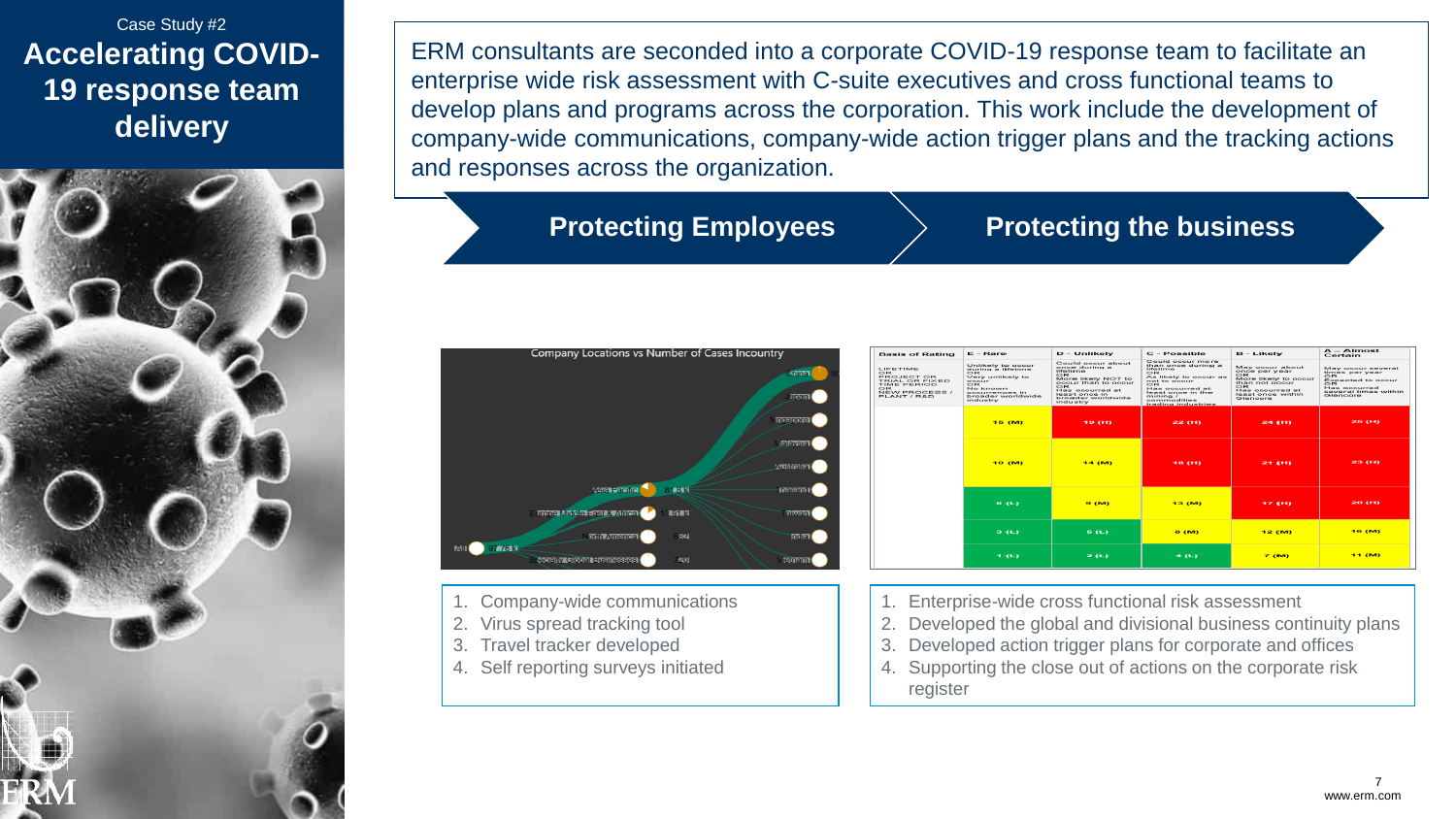Case Study #3 **Re-prioritizing HSE activities and programs** 



Whilst ERM consultants are helping HSE functions to implement processes that will comply with rapidly emerging COVID-19 guidance and regulations they are also assisting in the reprioritization of company-wide and Business unit specific HSE programs, projects and initiatives. Work that can be done remotely is fast-forwarded and new ways of delivery immediate necessary programs are being developed

### **Protecting the business**